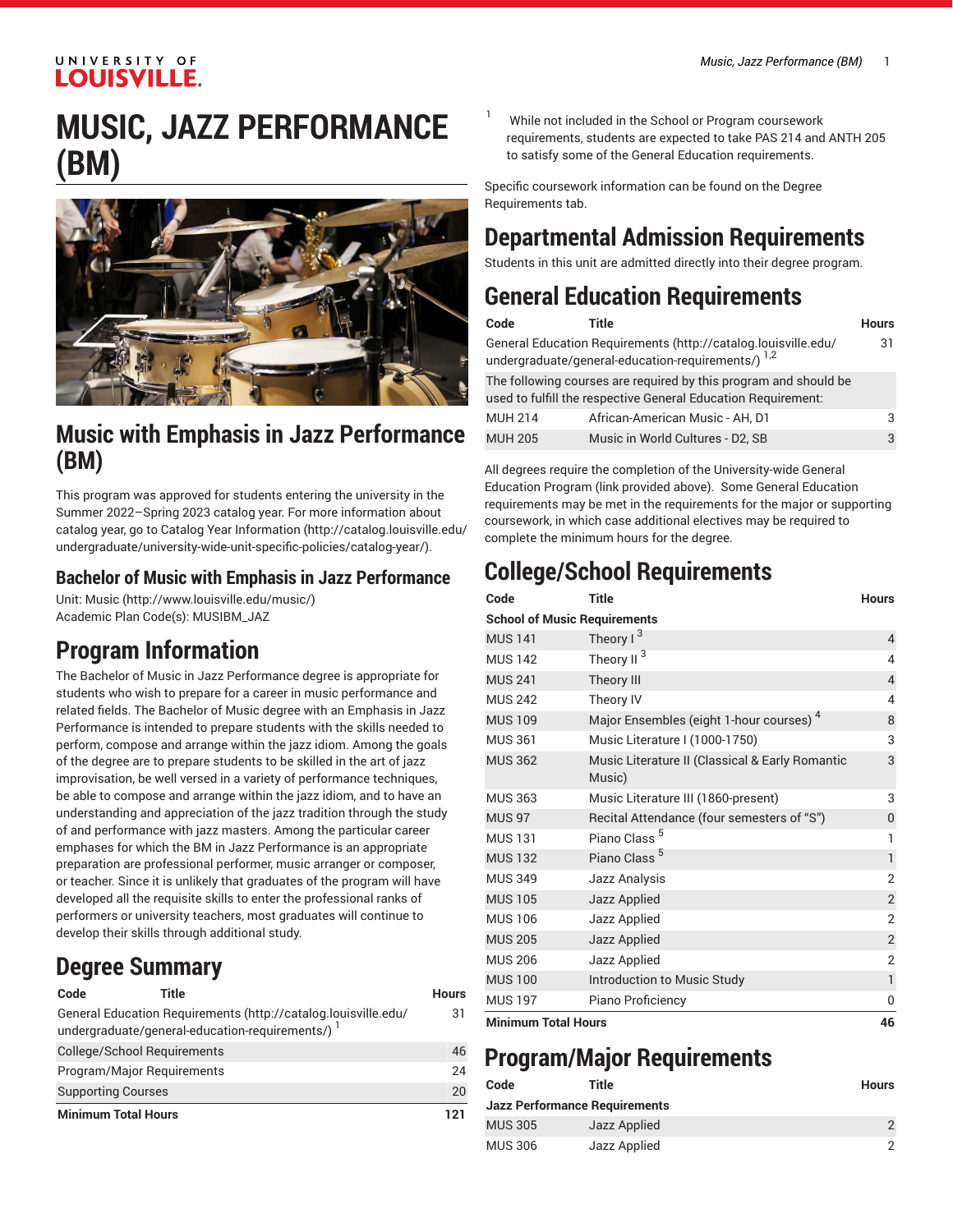| <b>Minimum Total Hours</b> |                                                       | 24             |
|----------------------------|-------------------------------------------------------|----------------|
| <b>MUS 497</b>             | Senior Recital - CUE (CUE) <sup>6</sup>               | 0              |
| <b>MUS 571</b>             | Pedagogy (MUS 571-07 Jazz Pedagogy)                   | 2              |
| <b>MUS 352</b>             | Jazz Repertoire                                       | 2              |
| <b>MUS 351</b>             | Studies in Jazz (MUS 351-01 Jazz Style &<br>Analysis) | $\overline{2}$ |
| <b>MUS 440</b>             | Jazz Improvisation III                                | 2              |
| <b>MUS 340</b>             | Jazz Improvisation II                                 | 2              |
| <b>MUS 138</b>             | Jazz Improvisation                                    | 2              |
| <b>MUS 119</b>             | Minor Ensembles (eight 1/2-hour courses)              | 4              |
| <b>MUS 406</b>             | Jazz Applied                                          | 2              |
| <b>MUS 405</b>             | Jazz Applied                                          | 2              |

#### **Code Title Hours**

```
Supporting Courses
```

| <b>Minimum Total Hours</b>  |                                                           | 20             |
|-----------------------------|-----------------------------------------------------------|----------------|
| or MUS 576                  | <b>Multimedia Production</b>                              |                |
| <b>MUS 575</b>              | <b>Music Production</b>                                   | $\mathfrak{p}$ |
| Electives <sup>8</sup>      |                                                           | $\overline{2}$ |
| <b>MUS 535</b>              | Music Industry I                                          | $\overline{2}$ |
| <b>MUS 355</b>              | The Evolution of Jazz                                     | 3              |
| <b>MUS 198</b>              | Jazz Piano Proficiency                                    | O              |
| <b>MUS 130</b>              | Jazz Piano Class                                          | 1              |
| <b>MUS 549</b><br>& MUS 550 | Renaissance Counterpoint<br>Baroque Counterpoint (&)      |                |
| <b>MUS 345</b><br>& MUS 346 | <b>Orchestral Scoring</b><br>Band/Choral Scoring (&)      |                |
| <b>MUS 145</b><br>& MUS 146 | <b>Secondary Composition</b><br>Secondary Composition (&) |                |
|                             | One 4-hour course sequence chosen from:                   | 4              |
| <b>Advanced Theory</b>      |                                                           |                |
| <b>MUS 436</b>              | Jazz Arranging II                                         | $\overline{2}$ |
| <b>MUS 435</b>              | Jazz Arranging I                                          | 2              |
| <b>MUS 351</b>              | Studies in Jazz ((MUS 351-02 Jazz Theory))                | $\overline{2}$ |
| oupporting operator         |                                                           |                |

### **Upper Division Assessment**

All students enrolled in a music degree program will be reviewed at the approximate midpoint of the selected program in order for students to achieve Upper Division status. Students must meet the standards of this review to register for 400-level courses in music. Both the elements and standards of the review are established by the faculty and include credit for MUS 242 or Analysis (MUS 347 for BA General; MUS 349 for BA Jazz Studies; MUS 350 for BA Music & New Media); MUS 361; 4 semesters of Applied Instrument at the course numbers required for the degree; Piano Proficiency Examination; MUS 97, with a grade of S for 4 semesters; Ensemble participation; cumulative 2.5 GPA (good standing); minimum of 48 credit hours completed; pass ENGL 101 or ENGL 105; and 3 additional General Education/Cardinal Core courses.

Additional specific elements and standards appropriate to specific degree programs in jazz studies (including jazz performance, music education and music therapy with tracks in jazz studies, and the BA in jazz studies), music composition, music education, music history, instrumental and vocal performance, pedagogy, music theory, and music therapy are required of students in order to achieve Upper Division status and to continue in the degree program. Specific degree requirements are

determined by the concentration and area faculties and are outlined in the *Undergraduate Student Handbook*.

|                | <b>Title</b><br>Code<br><b>Hours</b>                                                                                                                                                                                                                                                                                                                                                                                          |
|----------------|-------------------------------------------------------------------------------------------------------------------------------------------------------------------------------------------------------------------------------------------------------------------------------------------------------------------------------------------------------------------------------------------------------------------------------|
|                | <b>Culminating Undergraduate Experience (Graduation requirement)</b>                                                                                                                                                                                                                                                                                                                                                          |
|                | Requirement fulfilled by completing:                                                                                                                                                                                                                                                                                                                                                                                          |
|                | Senior Recital - CUE<br><b>MUS 497</b>                                                                                                                                                                                                                                                                                                                                                                                        |
| 1              | Students are required to take MUH 214 and MUH 205.                                                                                                                                                                                                                                                                                                                                                                            |
| $\overline{2}$ | MUH courses will not be accepted as music electives or cardinal core<br>courses with the exception of ANTH 205/MUH 205 and PAS 214/<br>MUH 214.                                                                                                                                                                                                                                                                               |
| 3              | Students who do not pass the computer-based Fundamentals Test<br>prior to the beginning of the fall semester are reguired to enroll in<br>MUS 91 for 0 credit concurrently with MUS 141. Students who do<br>not pass MUS 141, and students who enter the School of Music in<br>January and do not place into MUS 142, must enroll in MUS 92 for<br>the spring semester. Credits for MUS 92 do not count toward the<br>degree. |
| 4              | Jazz majors take Jazz Ensemble, Jazz Repertory Ensemble, Jazz<br>Lab, or Vocal Jazz Ensemble.                                                                                                                                                                                                                                                                                                                                 |
| 5              | If the applied area is piano, Piano Class is replaced with two hours of                                                                                                                                                                                                                                                                                                                                                       |

music electives. The Piano Proficiency Examination may be taken in lieu of two semesters of Piano Class. Students must pass the complete Piano Proficiency Examination before receiving credit for the final semester of the piano requirement. Students must be enrolled continuously in the class until their piano requirement has been completed.

6 Senior recital for all performance degrees is a public recital.

7

- Students may substitute 1 hour of elective providing they pass the Jazz Piano Proficiency.
- 8 Music electives in any Bachelor of Music degree should be chosen from courses in Music History, Music Theory/Composition, Music Education, Music Literature, Music Pedagogy, Music Therapy, Jazz, a secondary applied area, or a non-required ensemble. Courses beyond the degree requirement in the student's major applied area or in the required major ensemble(s) are not appropriate. MUH courses will not be accepted as music electives. School of Music students may count up to two one-hour Physical Education courses toward the general elective requirement.

## **Flight Plan, Even-Year Starts**

The four-year plan of study listed below is applicable for students who begin their academic programs in the fall semester of even-numbered years (e.g., 2018, 2020, 2022, etc.).

| Course          | Title                                                 | <b>Hours</b>   |
|-----------------|-------------------------------------------------------|----------------|
| Year 1          |                                                       |                |
| Fall            |                                                       |                |
| <b>MUS 100</b>  | Introduction to Music Study                           | 1              |
| <b>MUS 105</b>  | Jazz Applied                                          | $\overline{2}$ |
| <b>MUS 109</b>  | Major Ensembles                                       | 1              |
| <b>MUS 141</b>  | Theory I                                              | $\overline{4}$ |
| <b>MUS 97</b>   | Recital Attendance (MUS 97-06)                        | $\Omega$       |
| <b>MUS131</b>   | Piano Class (or Music Elective)                       | $\mathbf{1}$   |
| <b>MUS 119</b>  | <b>Minor Ensembles</b>                                | 0.5            |
| <b>ENGL 101</b> | Introduction to College Writing - WC                  | 3              |
|                 | General Education: Cardinal Core Natural Sciences - S | 3              |
|                 | <b>Hours</b>                                          | 15.5           |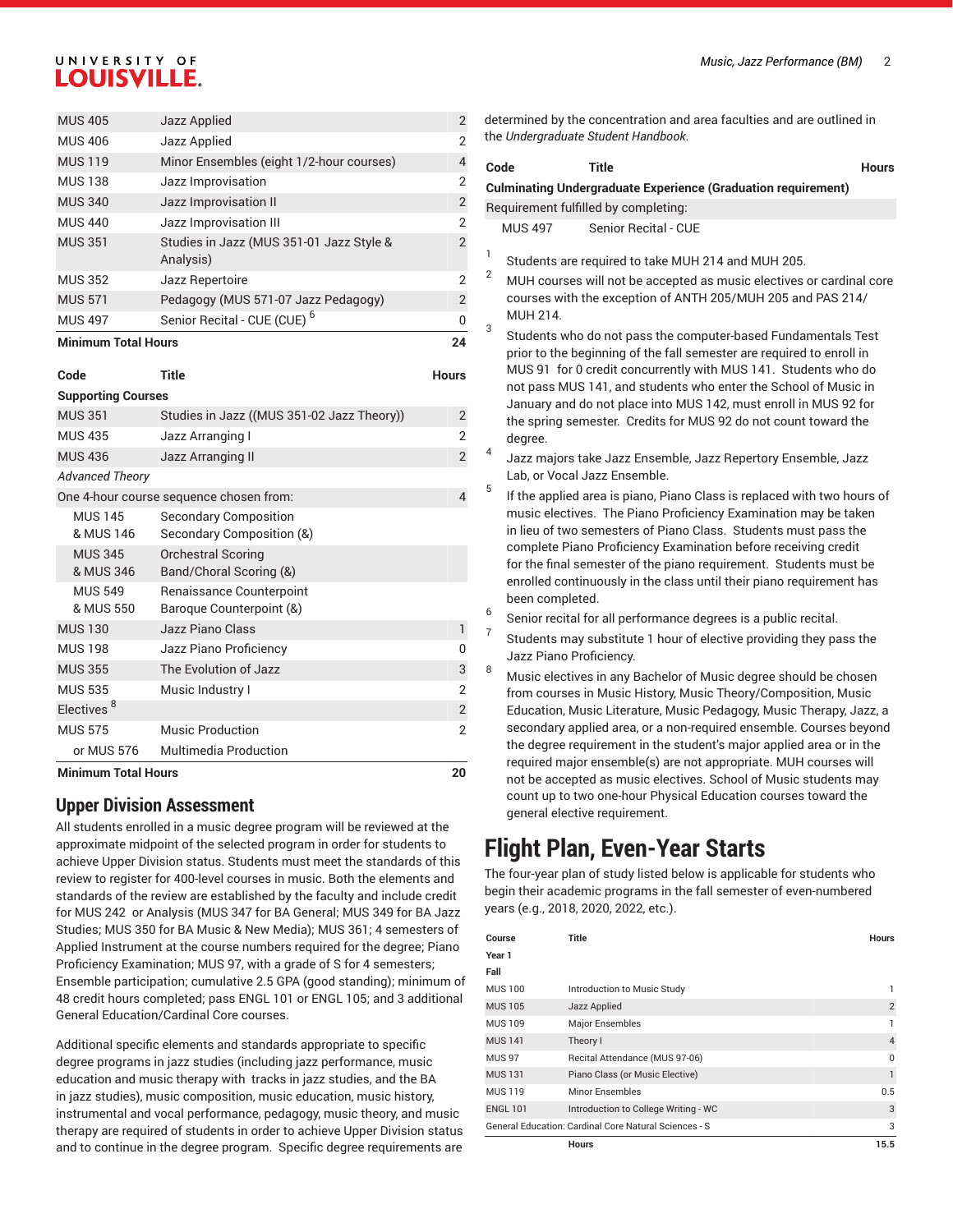#### **Spring**

| <b>MUS 106</b>  | Jazz Applied                                                 | $\overline{2}$ |
|-----------------|--------------------------------------------------------------|----------------|
| <b>MUS 109</b>  | <b>Major Ensembles</b>                                       |                |
| <b>MUS 142</b>  | Theory II                                                    | 4              |
| <b>MUS 97</b>   | Recital Attendance (MUS 97-06)                               | $\Omega$       |
| <b>MUS 132</b>  | Piano Class (or Music Elective)                              |                |
| <b>MUS 119</b>  | <b>Minor Ensembles</b>                                       | 0.5            |
| <b>MUS 197</b>  | Piano Proficiency                                            | $\Omega$       |
| <b>MUS 138</b>  | Jazz Improvisation                                           | $\overline{2}$ |
| <b>ENGL 102</b> | Intermediate College Writing - WC                            | 3              |
|                 | General Education: Cardinal Core Quantitative Reasoning - QR | 3              |

**Hours 16.5**

### **Year 2**

| Jazz Applied                                            | $\overline{2}$ |
|---------------------------------------------------------|----------------|
| Major Ensembles                                         | 1              |
| Theory III                                              | $\overline{4}$ |
| Recital Attendance (MUS 97-06)                          | $\Omega$       |
| Minor Ensembles                                         | 0.5            |
| Jazz Piano Class                                        | 1              |
| Jazz Piano Proficiency                                  | $\overline{0}$ |
| Jazz Improvisation II                                   | $\overline{2}$ |
| General Education: Cardinal Core Arts & Humanities - AH | 3              |
|                                                         | 1              |
| <b>Hours</b>                                            | 14.5           |
|                                                         |                |
| Jazz Applied                                            | $\overline{2}$ |
| <b>Major Ensembles</b>                                  | 1              |
| Theory IV                                               | $\overline{4}$ |
|                                                         |                |

|                | <b>Hours</b>                                             | 15.5           |
|----------------|----------------------------------------------------------|----------------|
|                | General Education: Cardinal Core Oral Communication - OC | 3              |
| <b>MUS 119</b> | <b>Minor Ensembles</b>                                   | 0.5            |
| <b>MUS 97</b>  | Recital Attendance (MUS 97-06)                           | $\Omega$       |
| <b>MUS 361</b> | Music Literature I (1000-1750)                           | 3              |
| <b>MUS 349</b> | Jazz Analysis                                            | $\overline{2}$ |

### **Year 3**

| Fall           |                                                        |                |
|----------------|--------------------------------------------------------|----------------|
| <b>MUS 305</b> | Jazz Applied                                           | $\overline{2}$ |
| <b>MUS 109</b> | Major Ensembles                                        |                |
| <b>MUS 362</b> | Music Literature II (Classical & Early Romantic Music) | 3              |
| <b>MUS 119</b> | Minor Ensembles                                        | 0.5            |
| <b>MUS 440</b> | Jazz Improvisation III                                 | $\overline{2}$ |
| <b>MUS 351</b> | Studies in Jazz (MUS 351-02 Jazz Theory)               | $\overline{2}$ |
| <b>MUS 435</b> | Jazz Arranging I                                       | $\overline{2}$ |
| <b>MUS 355</b> | The Evolution of Jazz                                  | 3              |
|                | <b>Hours</b>                                           | 15.5           |
| Spring         |                                                        |                |
| <b>MUS 306</b> | Jazz Applied                                           | $\overline{2}$ |
| <b>MUS 109</b> | <b>Major Ensembles</b>                                 |                |
| <b>MUS 97</b>  | Recital Attendance (MUS 97-06)                         | $\Omega$       |

| MUS 97         | Recital Attendance (MUS 97-06)                             |                |
|----------------|------------------------------------------------------------|----------------|
| <b>MUS 363</b> | Music Literature III (1860-present)                        | 3              |
| <b>MUS 119</b> | Minor Ensembles                                            | 0.5            |
| <b>MUS 351</b> | Studies in Jazz (MUS 351-01 Jazz Style & Analysis)         | $\overline{2}$ |
| <b>MUS 436</b> | Jazz Arranging II                                          | $\overline{2}$ |
|                | General Education: Cardinal Core Natural Sciences - S      | 3              |
|                | General Education: Cardinal Core Natural Sciences Lab - SL |                |
| Elective       |                                                            |                |
|                | <b>Hours</b>                                               | 15.5           |
| Year 4         |                                                            |                |
| Fall           |                                                            |                |

MUS 405 Jazz Applied 2

|                                            | <b>Minimum Total Hours</b>                                    | 121            |
|--------------------------------------------|---------------------------------------------------------------|----------------|
|                                            | <b>Hours</b>                                                  | 13.5           |
| <b>MUH 205</b>                             | Music in World Cultures - D2, SB                              | 3              |
| <b>MUH 214</b>                             | African-American Music - AH, D1                               | 3              |
| <b>MUS 575</b><br>or MUS 576               | Music Production<br>or Multimedia Production                  | $\overline{2}$ |
| <b>MUS 497</b>                             | Senior Recital - CUE                                          | $\Omega$       |
| <b>MUS 119</b>                             | <b>Minor Ensembles</b>                                        | 0.5            |
|                                            | Advanced Theory Course from specified list                    | $\overline{2}$ |
| <b>MUS 109</b>                             | <b>Major Ensembles</b>                                        | $\mathbf{1}$   |
| <b>MUS 406</b>                             | Jazz Applied                                                  | $\overline{2}$ |
| Spring                                     |                                                               |                |
|                                            | <b>Hours</b>                                                  | 14.5           |
|                                            | General Education: Cardinal Core Historical Perspective - SBH | 3              |
| <b>MUS 571</b>                             | Pedagogy (MUS 571-07 Jazz Pedagogy)                           | $\overline{2}$ |
| <b>MUS 535</b>                             | Music Industry I                                              | $\overline{2}$ |
| <b>MUS 352</b>                             | Jazz Repertoire                                               | $\overline{2}$ |
| Advanced Theory Course from specified list |                                                               | $\overline{2}$ |
| <b>MUS 119</b>                             | <b>Minor Ensembles</b>                                        | 0.5            |
| <b>MUS 109</b>                             | Major Ensembles                                               | 1              |

#### **Degree Audit Report**

Degree Audit reports illustrate how your completed courses fulfill the requirements of your academic plan. What-if reports allow you to compare the courses you have completed in your current academic plan to the courses required in another academic plan. Should you have questions about either report, please consult with your academic advisor.

#### **To create either report:**

- 1. Log into your ULink account.
- 2. Click on the Academic Progress tile.
- 3. Next, click on "View my Degree Audit" to run a Degree Audit report in the Undergraduate Advising area.
- 4. To create a What-if report, click on "Create a What-if Advisement Report."

Click here to run a Degree Audit report, or create a [What-if](https://ulink.louisville.edu) report. [\(https://](https://ulink.louisville.edu) [ulink.louisville.edu\)](https://ulink.louisville.edu)

#### **Flight Planner**

Based on your major, the Flight Planner tool may be available for you to create a personalized Flight Plan. The Flight Planner can be found in the ULink Student Center. Consult with your advisor for assistance with the Flight Planner.

## **Flight Plan, Odd-Year Starts**

The four-year plan of study listed below is applicable for students who begin their academic programs in the fall semester of odd-numbered years (e.g., 2019, 2021, 2023, etc.).

| Course          | Title                                | <b>Hours</b>   |
|-----------------|--------------------------------------|----------------|
| Year 1          |                                      |                |
| Fall            |                                      |                |
| <b>MUS 100</b>  | Introduction to Music Study          |                |
| <b>MUS 105</b>  | Jazz Applied                         | $\overline{2}$ |
| <b>MUS 109</b>  | <b>Major Ensembles</b>               |                |
| <b>MUS 141</b>  | Theory I                             | $\overline{4}$ |
| <b>MUS 97</b>   | Recital Attendance (MUS 97-06)       | $\Omega$       |
| <b>MUS 131</b>  | Piano Class (or Music Elective)      |                |
| <b>MUS119</b>   | Minor Ensembles                      | 0.5            |
| <b>ENGL 101</b> | Introduction to College Writing - WC | 3              |